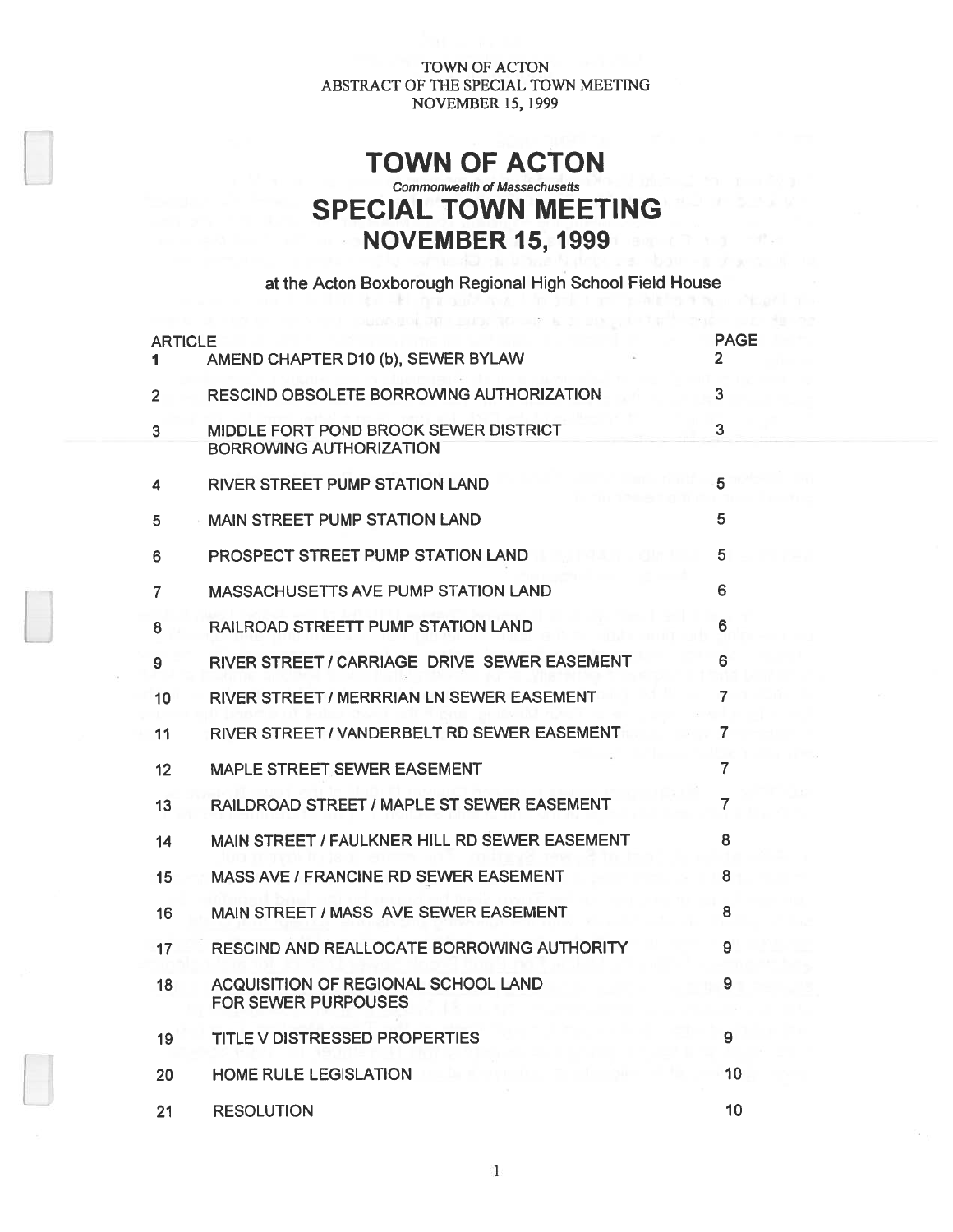#### REGISTRATED VOTERS ATTENDANCE **1998** 835

The Moderator, Donald Mackenzie called the meeting to order at 7:05 P.M. He introduced the Chairman of the Board of Selectmen, Mr. Herman Kabakoff. Mr. Kabakoff introduced the Town Accountant, the Assistant Town Manager, the Moderator, the Town Clerk, the Town Counsel, members of the Board of Selectmen and the Town Manager. Mr. Mackenzie introduced John Prendiville, Chairman of the Finance Committee. Mr. Prendiville introduced the members of the Finance Committee.

Mr. Mackenzie explained the rules of Town Meeting. He asked that if anyone wants to spea<sup>k</sup> to <sup>a</sup> motion that they go to <sup>a</sup> microphone and introduce themselves by name and street were they live. The Moderator state that all amendments to motions must be in writing.

Mr. Hunter of the Board of Selectmen and Mr. Prendiville of the Finance Committee gave presentations on the sewer articles. Mr. Hunter states that he had the amount of funding in writing from Mr. Gottlieb of the EPA. He than read a letter from Mr. Gottlieb and introduced Mr. Gottlieb.

Mr. Mackenzie then read Article 1 and introduced Mr. Steve Probst to give his presentation on the sewer articles.

# ARTICLE 1 AMEND CHAPTER D10 (b), SEWER BYLAW (Majority Vote Required)

To see if the Town will vote to amend Chapter D10 (b) of the Acton Town Bylaws by changing the proportion of the costs of laying out, constructing and operating <sup>a</sup> sewage collection, treatment and disposal system, to be paid respectively by the land benefited and by taxpayers generally, or by providing that some specific amount or kinds of such costs shall be paid by taxpayers as may be determined hereunder or in the future by <sup>a</sup> two thirds vote of Town Meeting, and if the town votes to amend the by-law, to determine what specific amount or kind of costs shall be paid by taxpayers, or take any other action relative thereto.

MOTION: Mr. Shupert moves to amend Chapter D10(1) of the Town By-laws by adding the following language at the end of said Section 1: :( as underlined below).

1. Allocation of Cost of Sewer System. The entire cost of laying out, constructing and operating <sup>a</sup> system for the collection, treatment and disposal of sewage for all or any par<sup>t</sup> of the Town shall be borne by the land benefited by such system, in accordance with the following provisions, except that costs incurred in connection with the <sup>p</sup>lanning and construction of the sewer collection and treatment facility for Middle Fort Pond Brook Sewer District, for archeological studies, paving of roads, engineering peer reviews, police details, traffic studies, and land acguisition, amounting in total to \$1,336,600, shall be allocated to taxpayers at large; and excep<sup>t</sup> for such costs as the Town Meeting, by <sup>a</sup> two thirds vote, at <sup>a</sup> town meeting subsequent to this November 15, <sup>1999</sup> Special Town Meeting, shall allocate to taxpayers at large.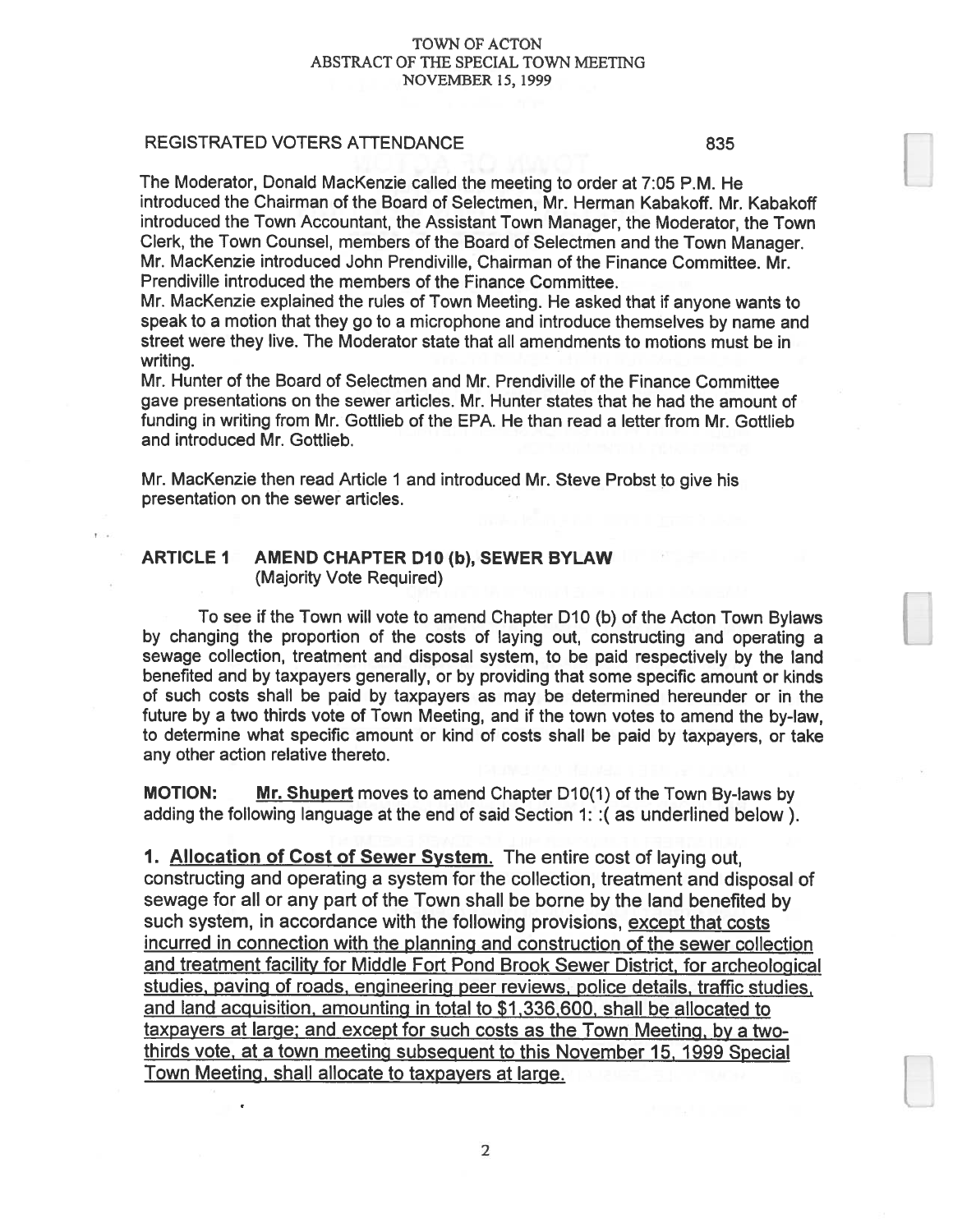# AMENDED MOTION: Mr. Garrod moves to amend the motion as follows,

"except that costs incurred in connection with the <sup>p</sup>lanning and construction of the sewer collection and treatment facility for Middle Fort Pond Brook Sewer District, for archeological studies, paving of roads, engineering peer review, police details, traffic studies, and land acquisition, amounting in total to \$1,336,600, shall be allocated to taxpayers at large; and excep<sup>t</sup> for \$162,500 of annual operating costs shall be allocated to the taxpayers at large, and excep<sup>t</sup> for such costs as the Town Meeting, by <sup>a</sup> two-thirds vote, at <sup>a</sup> town meeting subsequent to this November 15, 1999 Special Town Meeting, shall allocate to taxpayers at large.

#### AMENDMENT IS LOST

### ORGINAL MOTION AS READ CARRIES

# ARTICLE 2 RESCIND OBSOLETE BORROWING AUTHORIZATION (Majority Vote Required)

To see if the Town will rescind the appropriation and the authority for the Treasurer to borrow \$290,000 approved under Article <sup>I</sup> and \$3,165,000 approved under Article <sup>2</sup> of the Warrant for the April 11, 1988, Special Town Meeting, for the purpose of financing the planning, design, and construction of sewers and <sup>a</sup> wastewater treatment facility for Sections 1, 2, and <sup>3</sup> in South Acton and Kelley's Corner, as identified in the SEA Consultant's repor<sup>t</sup> presented to the Town in 1988, or take any other action relative thereto.

MOTION: Mr. Shupert moves to rescind the appropriations and borrowing authorizations described in the article.

## MOTION CARRIES

# ARTICLE 3 MIDDLE FORT POND BROOK SEWER DISTRICT BORROWING AUTHORIZATION (2/3 Vote Required)

To see if the Town will raise and appropriate, appropriate from available funds, or borrow <sup>a</sup> sum of money in addition to the \$11,500,000 appropriated under Article 18 of the Warrant for the 1997 Annual Town Meeting and the \$10,000,000 appropriated under Article <sup>3</sup> of the Warrant for the October 5, <sup>1998</sup> Special Town Meeting, to be expended by the Town Manager for the purpose of financing the <sup>p</sup>lanning, design, and construction of sewers and <sup>a</sup> wastewater treatment facility, or any portion thereof, for the Middle Fort Pond Brook Sewer District including without limitation, all costs and any related expenses thereof, as defined in Section <sup>1</sup> of Chapter 29C of the General Laws; or take any other action relative thereto.

**MOTION:** Mr. Shupert moves that \$3,633,050 is appropriated in addition to the \$11,500,000 appropriated under Article 18 of the Warrant for the 1997 Annual Town Meeting and the \$10,000,000 appropriated under Article 3 of the Warrant for the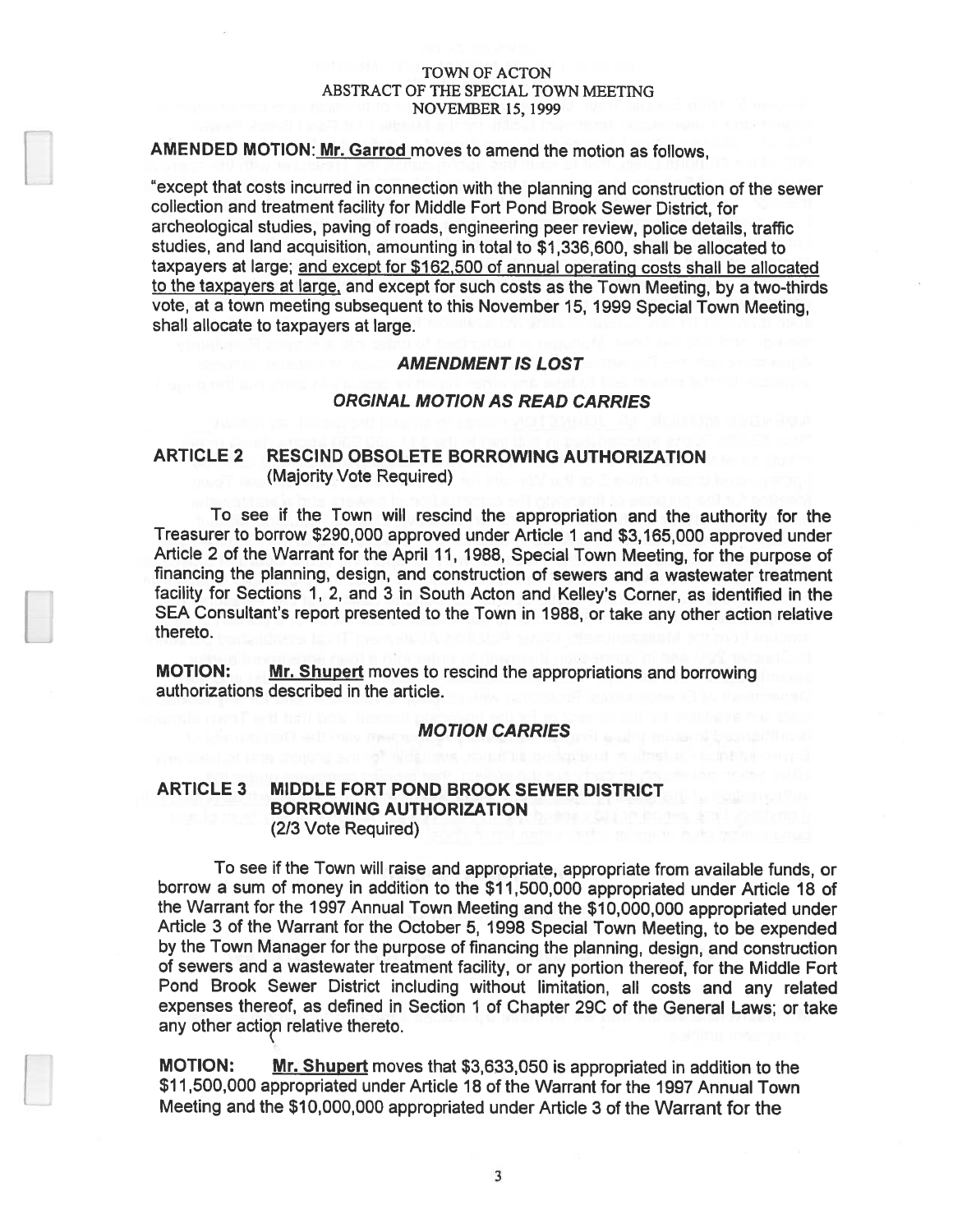October 5, <sup>1998</sup> Special Town Meeting for the purpose of financing the construction of sewers and a wastewater treatment facility for the Middle Fort Pond Brook Sewer<br>District, including without limitation all costs thereof as defined in Section 1 of Chapter 29C of the General Laws; that to meet this appropriation the Treasurer with the approval<br>of the Board of Selectmen is authorized to borrow \$3,633,050 and issue bonds or notes therefor under Chapter <sup>44</sup> of the General Laws and/or Chapter 29C of the General Laws; that the Treasurer with the approval of the Board of Selectmen is authorized to borrow all or <sup>a</sup> portion of such amount from the Massachusetts Water Pollution Abatement Trust established pursuant to Chapter 29C and in connection therewith to enter into <sup>a</sup> loan agreement and/or security agreement with the Trust and otherwise to contract with the Trust and the Department of Environmental Protection with respect to such loan and for any federal or state aid available for the project or for the financing thereof; and that the Town Manager is authorized to enter into a Project Regulatory<br>Agreement with the Department of Environmental Protection, to expend all funds available for the project and to take any other action necessary to carry out the project.

AMENDED MOTION: Mr. JOHNSTON moves to amend the motion as follows "that \$3,633,050 is appropriated in addition to the \$11,500,000 appropriated under Article <sup>18</sup> of the Warrant for the <sup>1997</sup> Annual Town Meeting and the \$10,000,000 appropriated under Article <sup>3</sup> of the Warrant for the October 5, <sup>1998</sup> Special Town Meeting for the purpose of financing the construction of sewers and a wastewater<br>treatment facility for the Middle Fort Pond Brook Sewer District, including without limitation all costs thereof as defined in Section 1 of Chapter 29C of the General Laws; that to meet this appropriation the Treasurer with the approval of the Board of Selectmen<br>is authorized to borrow \$3,633,050 and issue bonds or notes therefor under Chapter 44 of the General Laws and/or Chapter 29C of the General Laws; that the Treasurer with the approval of the Board of Selectmen is authorized to borrow all or <sup>a</sup> portion of such amount from the Massachusetts Water Pollution Abatement Trust established pursuant to Chapter 29C and in connection therewith to enter into a loan agreement and/or security agreement with the Trust and otherwise to contract with the Trust and the Department of Environmental Protection with respect to such loan and for any federal or state aid available for the project or for the financing thereof; and that the Town Manager is authorized to enter into a Project Regulatory Agreement with the Department of Environmental Protection, to expend all funds available for the project and to take any other action necessary to carry out the project, that monies borrowed under the authorization of this article, including any State Revolving Fund loans, will be repaid with <sup>a</sup> payback time period not to exceed twenty (20) years, exclusive of any term of any bond anticipation notes or interim loan borrowings.

# AMENDMENT IS LOST

#### ORIGENAL MOTION CARRIES

VOTE YES 590 NO 107 TOTAL 697

Mr. Mackenzie states that we will take up articles <sup>4</sup> through 16, except for article 5, as consent articles.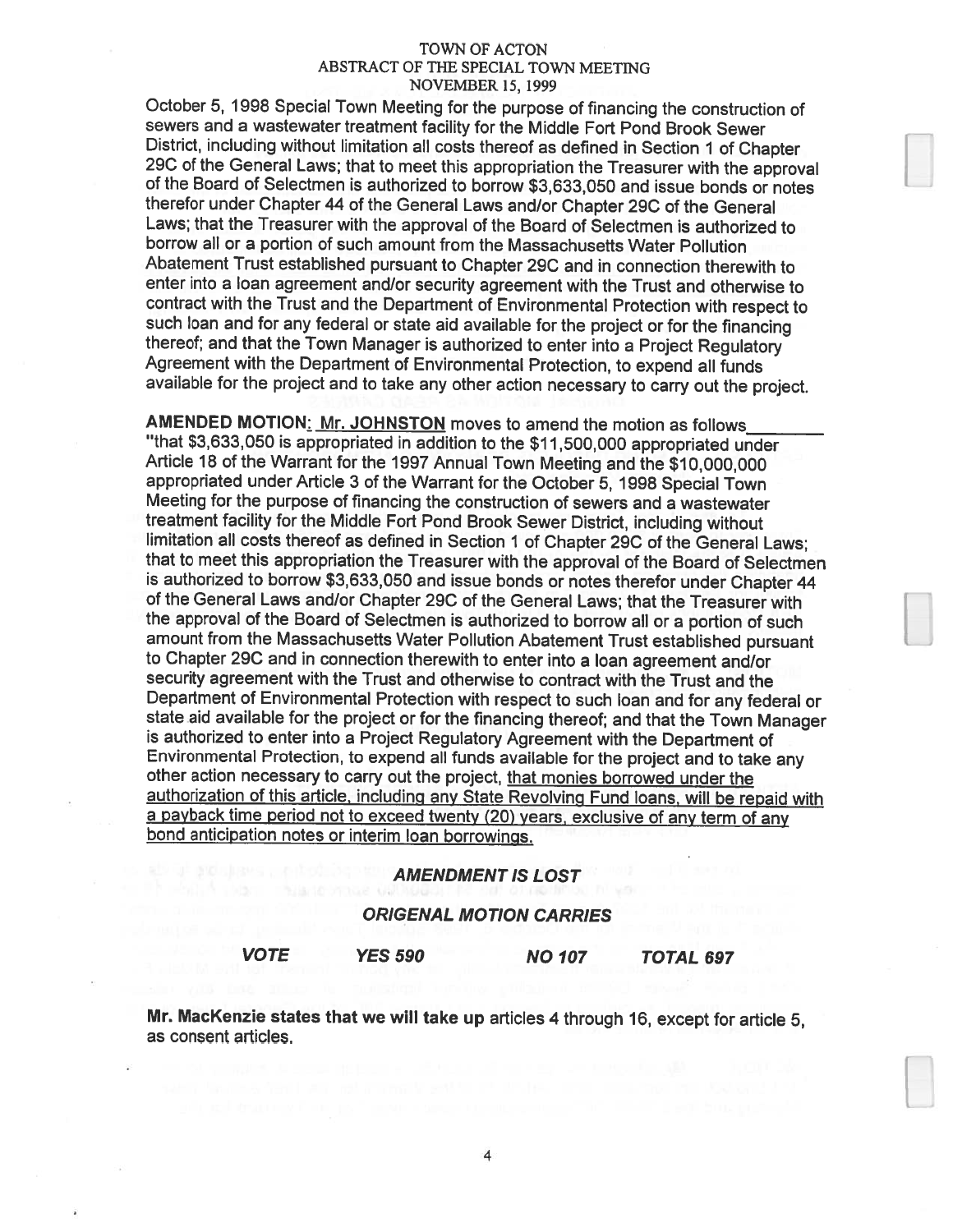# ARTICLE 4 RIVER STREET PUMP STATION LAND (2/3 Vote Required)

To see if the Town will authorize the Selectmen to purchase, take by eminent domain or otherwise acquire for sewer purposes, the fee in all or <sup>a</sup> par<sup>t</sup> of <sup>a</sup> parcel of land, as shown on <sup>a</sup> plan prepared by Stamski & McNary, located at 135 River Street, now or formerly owned by Linda G. & Sally T. Johnson, shown as Parcel 238, Map H3 on the Town Atlas, or take any other action relative thereto.

CONSENT MOTION: Mr. Shupert moves to authorize the Selectmen to purchase, take by eminent domain, or otherwise acquire for sewer purposes the fee or permanen<sup>t</sup> or temporary easements in the parcels of land identified and described in Articles 4, 6, 7, 8, 9, 10, 11, 12, 13, 14, 15 and 16 of the Warrant, and to authorize the Selectmen to expend funds appropriated under Article 18 of the 1997 Annual Town Meeting, Article 3 of the October 5, 1998 Special Town Meeting and Article 3 of this Town Meeting for such purposes.

(NOTE: Article 5 has been consciously deleted from this Motion. This property is not necessary for the project. We will move separately to "Take No Action" on this Article.)

CONSENT MOTION CARRIES UNANIMOUSLY

# ARTICLE 5 MAIN STREET PUMP STATION LAND (2/3 Vote Required)

To see if the Town will authorize the Selectmen to purchase, take by eminent domain or otherwise acquire for sewer purposes, the fee in all or <sup>a</sup> par<sup>t</sup> of <sup>a</sup> parcel of land, as shown on <sup>a</sup> plan prepared by Stamski & McNary, located at 106 Main Street, now or formerly owned by Rachel M. Beckman, shown as Parcel 67, Map H2A on the Town Atlas, or take any other action relative thereto.

MOTION: Mr. Shupert moves to take no action.

# MOTION CARRIES UNANIMOUSLY

# ARTICLE 6 PROSPECT STREET PUMP STATION LAND (2/3 Vote Required)

To see if the Town will authorize the Selectmen to purchase, take by eminent domain or otherwise acquire for sewer purposes, the fee in all or <sup>a</sup> par<sup>t</sup> of <sup>a</sup> parcel of land, as shown on <sup>a</sup> <sup>p</sup>lan prepared by Stamski & McNary, located at 133 Prospect Street, now or formerly owned by the Congregation Beth Elohim, shown as Parcel 129- 3, Map F2 on the Town Atlas, or take any other action relative thereto

CONSENT MOTION: see article 4

#### CONSENT MOTION CARRIES UNANIMOUSLY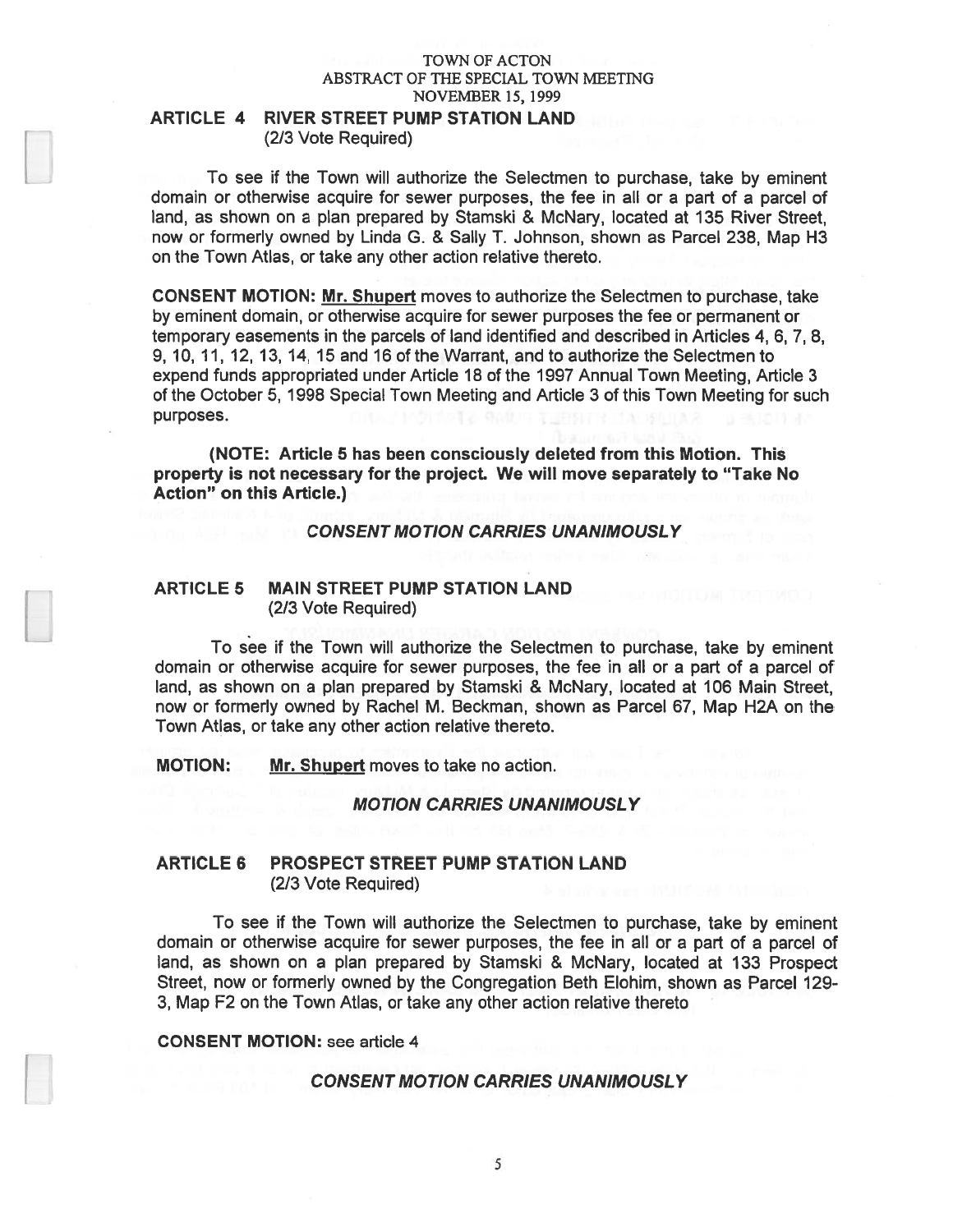# ARTICLE 7 MASSACHUSETTS AVENUE PUMP STATION LAND (2/3 Vote Required)

To see if the Town will authorize the Selectmen to purchase, take by eminent domain or otherwise acquire for sewer purposes, the fee in all or <sup>a</sup> par<sup>t</sup> of <sup>a</sup> parcel of land, as shown on <sup>a</sup> plan prepared by Stamski & McNary, located at 390 Mass. Ave., now or formerly owned by Rosemary Nicholson, Trustee of the Padala Realty Trust and Concord-Assabet Family and Adolescent Center, inc., shown as Parcel 10, Map G3 on the Town Atlas, or take any other action relative thereto.

CONSENT MOTION: see article 4

### CONSENT MOTION CARRIES UNANIMOUSLY

# ARTICLE 8 RAILROAD STREET PUMP STATION LAND (2/3 Vote Required)

To see if the Town will authorize the Selectmen to purchase, take by eminent domain or otherwise acquire for sewer purposes, the fee in all or <sup>a</sup> par<sup>t</sup> of <sup>a</sup> parcel of land, as shown on <sup>a</sup> plan prepared by Stamski & McNary, located at 4 Railroad Street, now or formerly owned by Samuel A. Manka, shown as Parcel 43, Map H2A on the Town Atlas, or take any other action relative thereto.

CONSENT MOTION: see article 4

# CONSENT MOTION CARRIES UNANIMOUSLY

# ARTICLE 9 RIVER STREET / CARRIAGE DRIVE SEWER EASEMENT (2/3 Vote Required)

To see if the Town will authorize the Selectmen to purchase, take by eminent domain or otherwise acquire for sewer purposes, an easement in all or <sup>a</sup> par<sup>t</sup> of parcels of land, as shown on <sup>a</sup> <sup>p</sup>lan prepared by Stamski & McNary, located at <sup>1</sup> Carriage Drive, and 83 Parker Street now or formerly owned by Pauline L. Joyal & Andrew E. Page, shown as Parcels 229 & 239-2, Map H3 on the Town Atlas, or take any other action relative thereto.

#### CONSENT MOTION: see article 4

CONSENT MOTION CARRIES UNANIMOUSLY

# ARTICLE 10 RIVER STREET / MERRIAM LANE SEWER EASEMENT (2/3 Vote Required)

To see if the Town will authorize the Selectmen to purchase, take by eminent domain or otherwise acquire for sewer purposes, an easement in all or <sup>a</sup> par<sup>t</sup> of parcels of land, as shown on <sup>a</sup> plan prepared by Stamski & McNary, located at 104 River Street,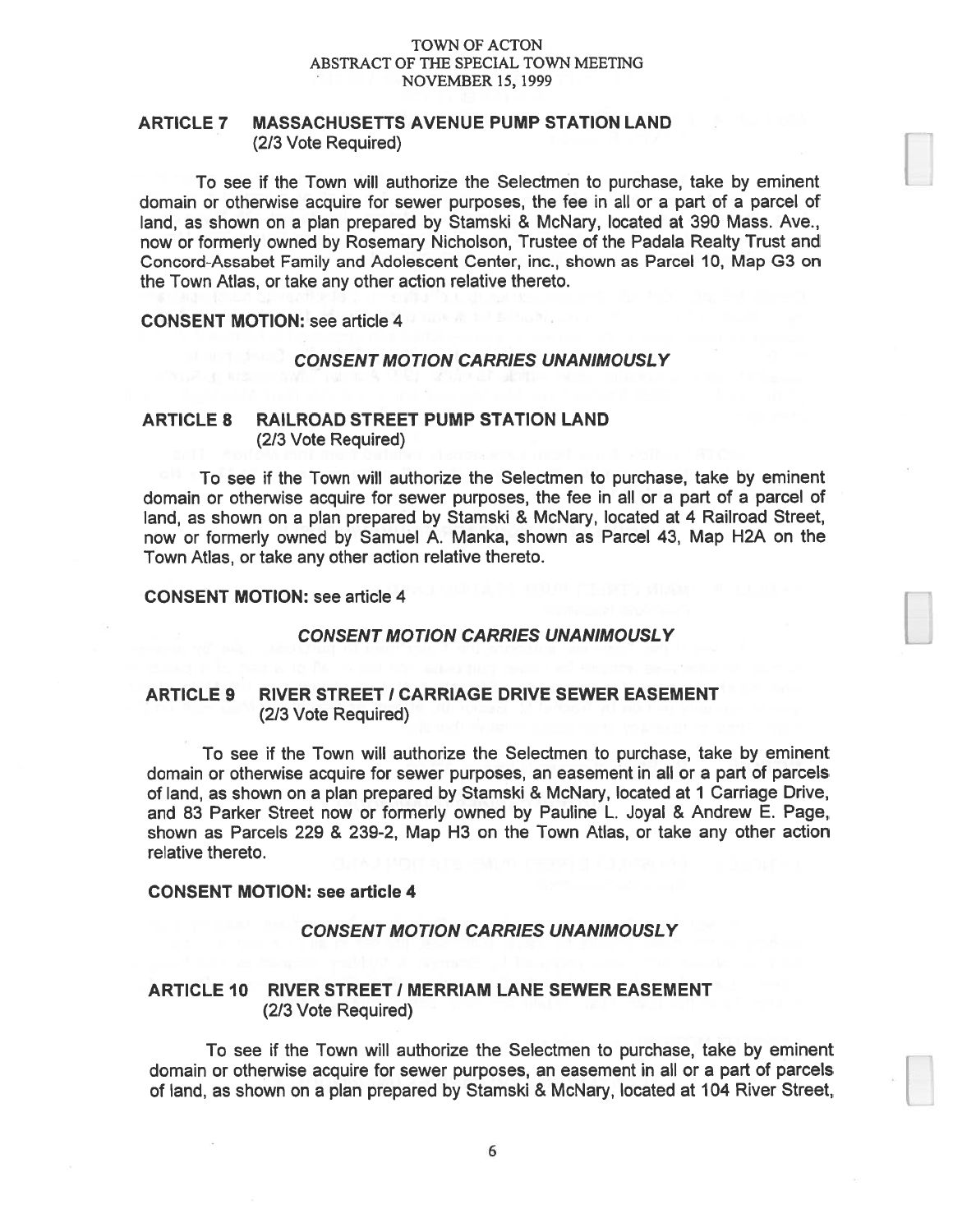now or formerly owned by Daniel A. & Florence C. Kis Gilfix and George B. and Kerry L. Williams, shown as Parcels 87-22 &168, Map H3 on the Town Atlas, or take any other action relative thereto.

CONSENT MOTION: see article 4

# CONSENT MOTION CARRIES UNANIMOUSLY

# ARTICLE 11 RIVER STREET / VANDERBELT ROAD SEWER EASEMENT (2/3 Vote Required)

To see if the Town will authorize the Selectmen to purchase, take by eminent domain or otherwise acquire for sewer purposes, an easement in all or <sup>a</sup> par<sup>t</sup> of <sup>a</sup> parcel of land, as shown on <sup>a</sup> plan prepared by Stamski & McNary, located at I Vanderbelt Road, now or formerly owned by Thomas J. & Jacqueline Grady, shown as Parcel 87- 18, Map H3 on the Town Atlas, or take any other action relative thereto.

# CONSENT MOTION: see article 4

#### CONSENT MOTION CARRIES UNANIMOUSLY

### ARTICLE 12 MAPLE STREET SEWER EASEMENT (2/3 Vote Required)

To see if the Town will authorize the Selectmen to purchase, take by eminent domain or otherwise acquire for sewer purposes, an easement in all or <sup>a</sup> par<sup>t</sup> of <sup>a</sup> parcel of land, as shown on <sup>a</sup> plan prepared by Stamski & McNary, located at 6 Maple Street, now or formerly owned by Cornelius W. and Nancy E. Cullinane, shown as Parcel 56, Map H2A on the Town Atlas, or take any other action relative thereto.

CONSENT MOTION: see article 4

#### CONSENT MOTION CARRIES UNANIMOUSLY

# ARTICLE 13 RAILROAD STREET / MAPLE STREET SEWER EASEMENT (2/3 Vote Required)

To see if the Town will authorize the Selectmen to purchase, take by eminent domain or otherwise acquire for sewer purposes, an easement in all or <sup>a</sup> par<sup>t</sup> of parcels of land, as shown on <sup>a</sup> plan prepared by Stamski & McNary, located at 11 Maple Street, now or formerly owned by Lorraine M. Montouri, shown as Parcels 42 & 42-1, Map H2A on the Town Atlas, or take any other action relative thereto.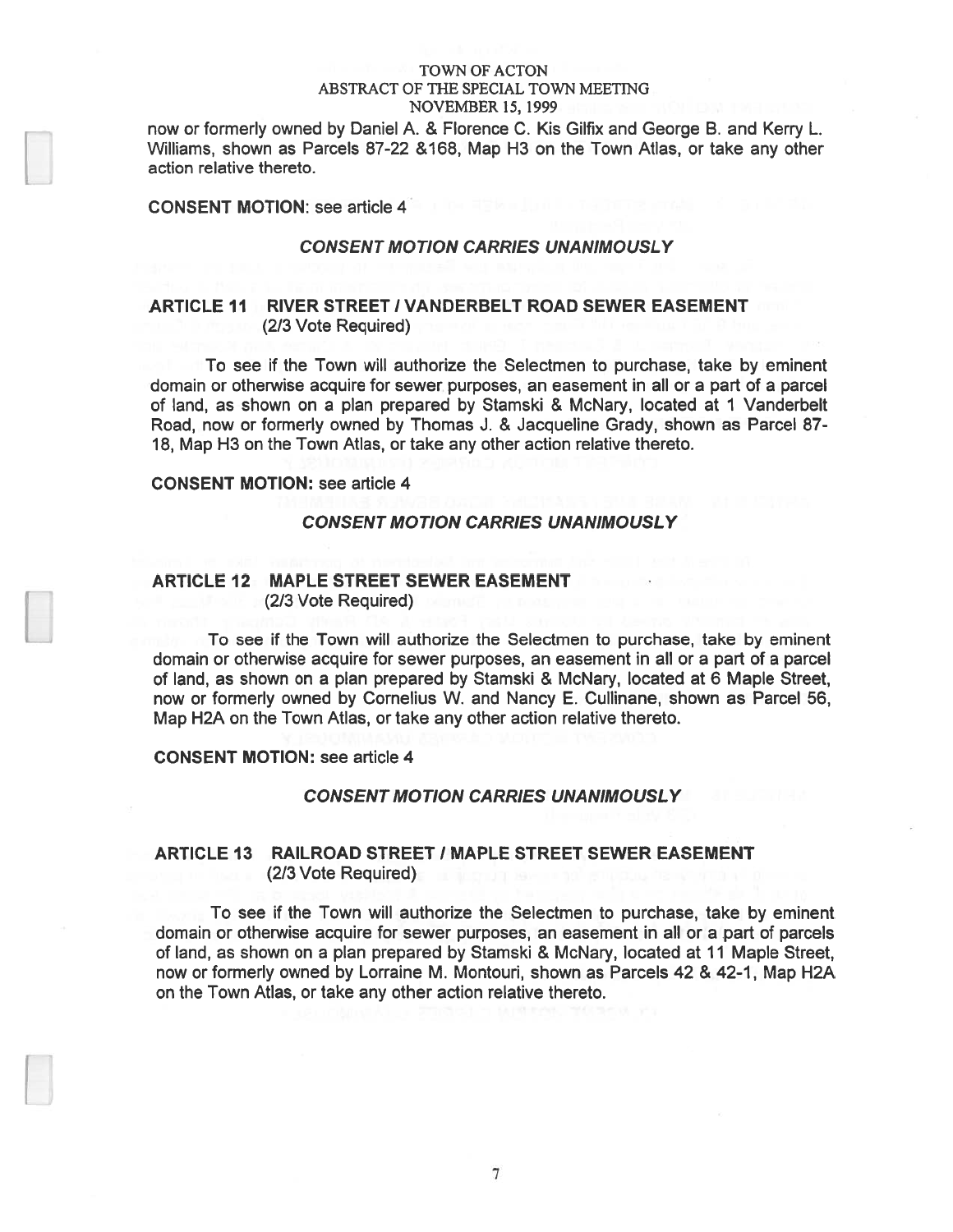# CONSENT MOTION: see article 4

#### CONSENT MOTION CARRIES UNANIMOUSLY

# ARTICLE 14 MAIN STREET I FAULKNER HILL ROAD SEWER EASEMENT (2/3 Vote Required)

To see if the Town will authorize the Selectmen to purchase, take by eminent domain or otherwise acquire for sewer purposes, an easement in all or <sup>a</sup> par<sup>t</sup> of parcels of land, as shown on <sup>a</sup> <sup>p</sup>lan prepared by Stamski & McNary, located at 91-93 Main Street and 9-15 Faulkner Hill Road, now or formerly owned by Thomas Joseph & Donna M. Heaney, Thomas J. & Cathleen T. Griffin, Howard W, & Carole Ann Kuenzler and Benedykt Z. & Krystyna Peszke, shown as Parcels 6, 7, <sup>12</sup> & 13, Map H3B on the Town Atlas, or take any other action relative thereto.

# CONSENT MOTION: see article 4

#### CONSENT MOTION CARRIES UNANIMOUSLY

# ARTICLE 15 MASS AVE I FRANCINE ROAD SEWER EASEMENT (2/3 Vote Required)

To see if the Town will authorize the Selectmen to purchase, take by eminent domain or otherwise acquire for sewer purposes, an easement in all or <sup>a</sup> par<sup>t</sup> of parcels of land, as shown on <sup>a</sup> <sup>p</sup>lan prepare<sup>d</sup> by Stamski & McNary, located at <sup>394</sup> Mass Aye, now or formerly owned by Dolores Mary Foster & AD Realty Company, shown as Parcels 134 & 118-1, Map F3 on the Town Atlas, or take any other action relative thereto.

#### CONSENT MOTION: see article 4

#### CONSENT MOTION CARRIES UNANIMOUSLY

# ARTICLE 16 MAIN STREET I MASS AVE SEWER EASEMENT (2/3 Vote Required).

To see if the Town will authorize the Selectmen to purchase, take by eminent domain or otherwise acquire for sewer purposes, an easement in all or <sup>a</sup> par<sup>t</sup> of parcels of land, as shown on <sup>a</sup> <sup>p</sup>lan prepare<sup>d</sup> by Stamski & McNary, located at <sup>395</sup> Mass Aye, now or formerly owned by Acton Center Associates Limited Partnership, shown as Parcels <sup>108</sup> & 114, Map F3 on the Town Atlas, or take any other action relative thereto.

# CONSENT MOTION: see article 4

#### CONSENT MOTION CARRIES UNANIMOUSLY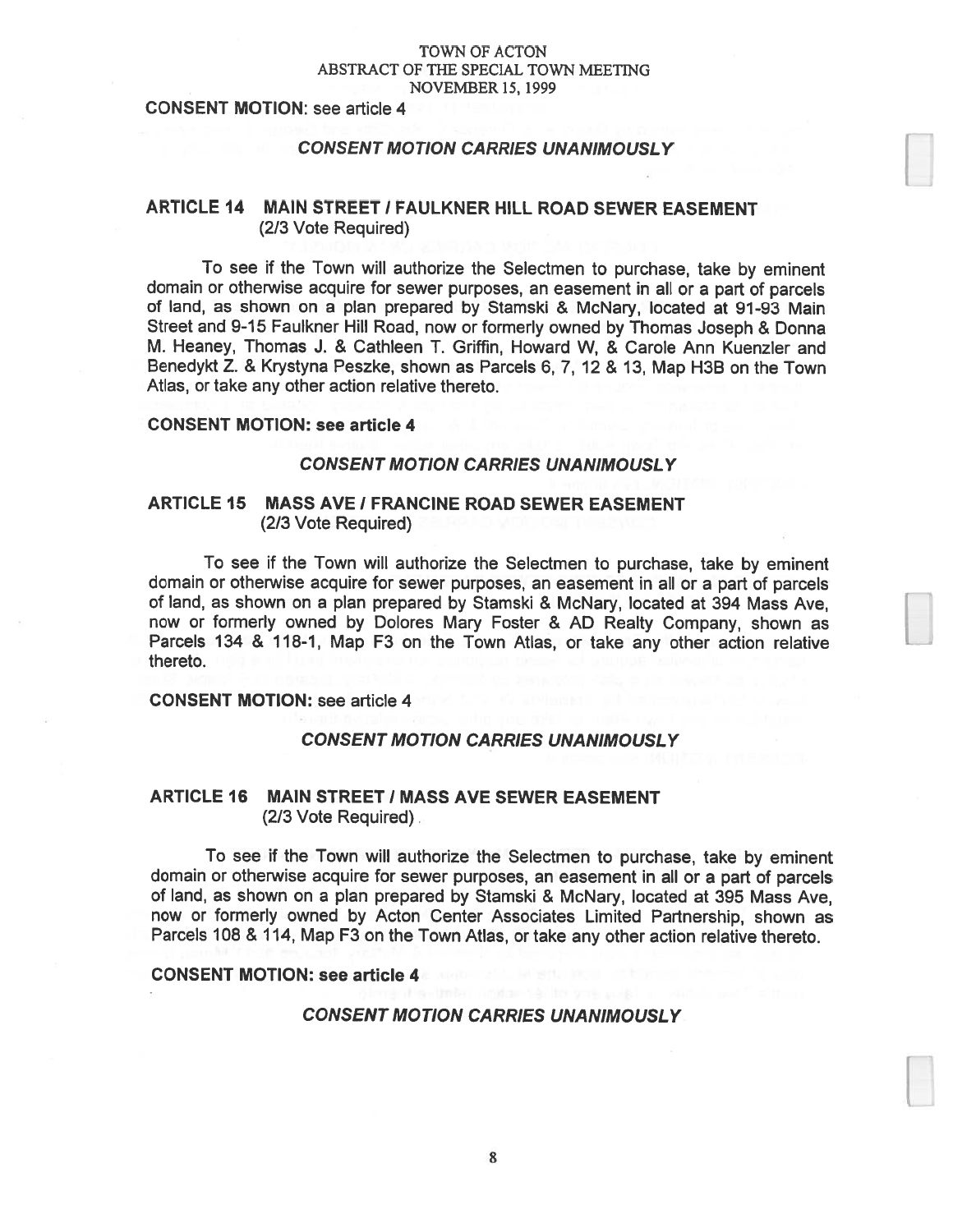# ARTICLE 17 RESCIND AND REALLOCATE BORROWING AUTHORITY (2/3 Vote Required)

To see if the Town will vote to rescind the appropriation and the authority for the Treasurer to borrow \$11,500,000 as approved under Article 18 of the Warrant for the 1997 Annual Town Meeting and \$10,000,000 as approved under Article 3 of the Warrant for the October 5, 1998 Special Town Meeting, for the purpose of financing the planning, design, and construction of sewers and <sup>a</sup> wastewater treatment facility, or any portion thereof, for the Middle Fort Pond Brook Sewer District including without limitation, all costs and any related expenses thereof as defined in Section 1 of Chapter 29C of the General Laws; with the exception of the amount which has been committed to date for the purpose of design and planning of the Middle Fort Pond Brook Sewer System and the amount needed for the purpose of planning, design and construction of that portion of the Middle Fort Pond Brook Sewer District which could reasonably be served by <sup>a</sup> facility located on the central school campus; and that the debt service payments in relation to the amount for design of the original Middle Fort Pond Brook Sewer District be exemp<sup>t</sup> from Chapter D10(b) of the Acton Town By-laws and be paid by the entire tax base of the Town; or take any other action relative thereto.

MOTION: Mr. Hunter moves to take no action.

#### MOTION CARRIES UNANIMOUSLY

# ARTICLE 18 ACQUISITION OF REGIONAL SCHOOL LAND FOR SEWER PURPOSES (Majority Vote Required)

To see if the Town will vote to authorize the Board of Selectmen to enter into negotiations with the Acton—Boxborough Regional School Committee for the purchase or lease for nominal consideration, of the fee or other interests in land necessary or appropriate to construct and operate <sup>a</sup> sewerage treatment facility; including all necessary sewer lines, pumping stations and appurtenances, on the central school campus on Charter Road, and that the Town raise and appropriate \$1.00 or other nominal consideration for such purposes, or take any other action relative thereto.

MOTION: Mr. Hunter moves to take no action.

# MOTION CARRIES UNANIMOUSLY

# ARTICLE 19 TITLE V DISTRESSED PROPERTIES (Majority Vote Required)

To see if the Town will vote to authorize the Selectmen to establish <sup>a</sup> program for the acquisition of particular parcels of residential land by eminent domain or otherwise to protect the public health, safety, and welfare, if there is no practical way for such parcel to meet the sewage disposal standards of 310 CMR 15 (Title V, as amended) or to connect to <sup>a</sup> town sewer, or take any other action relative thereto.

**MOTION:** Mr. Ashton moves to take NO ACTION.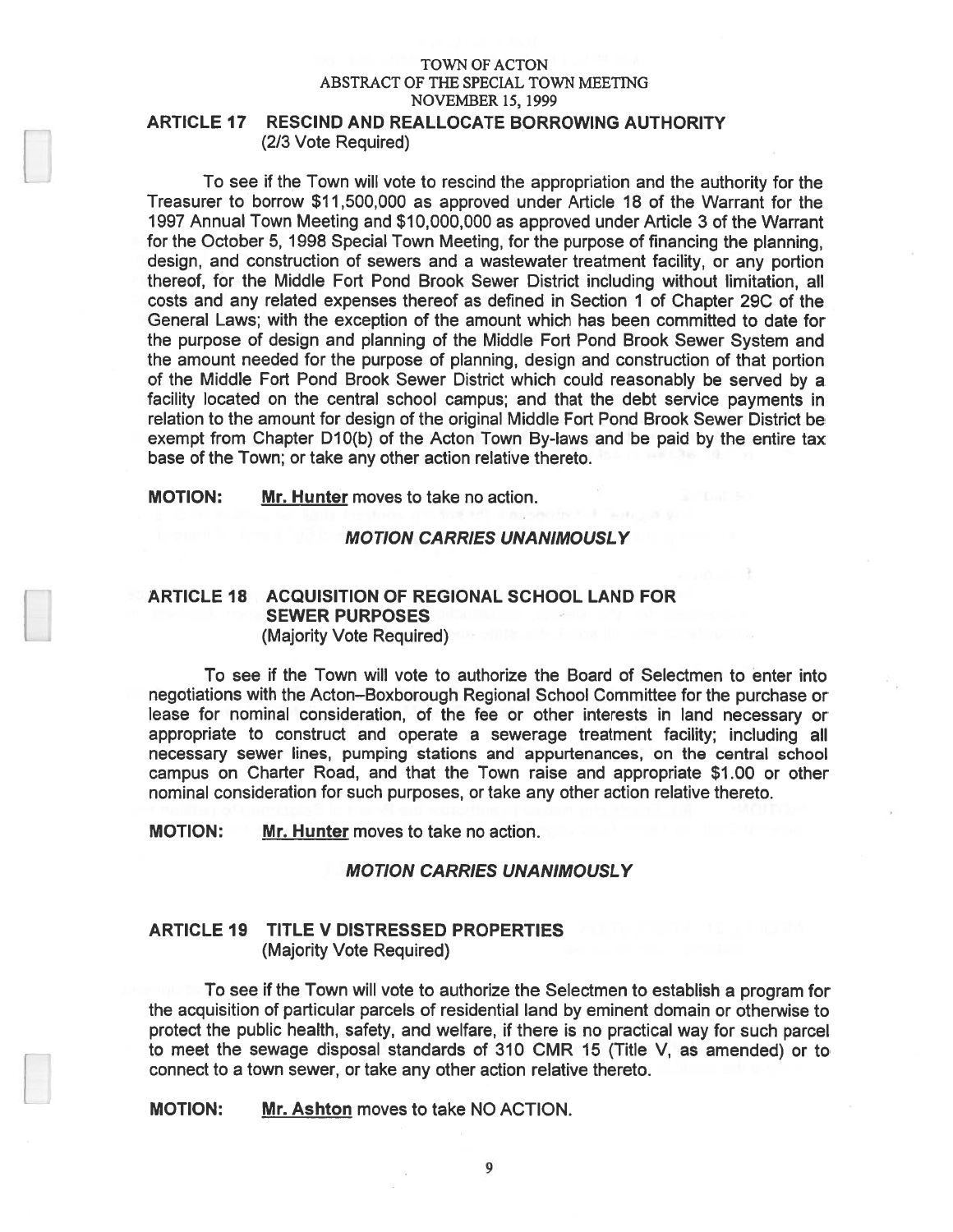### MOTION CARRIES UNANIMOUSLY

# ARTICLE 20 HOME RULE LEGISLATION (Majority Vote Required)

To see if the Town will vote to authorize the Board of Selectmen to petition the General Court to enact <sup>a</sup> special act authorizing the Town to enter into <sup>a</sup> long term contract for the design, construction and operation of sewer collection and treatment facilities, and for the sale or lease of existing facilities and the design, construction, and operations of modifications or additions to such existing facilities. Such legislation shall contain the substance of the following provisions:

#### Section 1

Notwithstanding any special or general law to the contrary, the Town may reques<sup>t</sup> proposals for and enter into such contracts, which shall not be subject to the competitive bidding requirements of G. L. c. 7, §S 38A to 380; c. 30, §39M or c. 149, §§44A to 44M.

#### Section 2

Any reques<sup>t</sup> for proposals for such <sup>a</sup> contract shall be subject to G. L. c. 30B, excep<sup>t</sup> the provisions of §6(b)(3), (e)(3) and (g) and §13 and 16 thereof.

#### Section 3

Any reques<sup>t</sup> for proposals and contract shall include performance guarantees for the design, construction and operation of such facilities in accordance with all applicable state and federal requirements.

#### Section 4

Any such contact may provide for <sup>a</sup> term of up to 30 years and be subject to the renewals or extensions, as the Town Manager shall determine.

or take any other action relative thereto.

**MOTION:** Mr. Friedrichs moves to authorize the Board of Selectmen to petition the General Court for Home Rule Legislation substantially as set forth in the Article.

#### MOTION CARRIES UNANIMOUSLY

#### ARTICLE 21 RESOLUTION

(Majority Vote Required)

Whereas sewers are one of the necessary pump primers for commercial development within the Town of Acton;

Be it resolved that Town Meeting directs the Economic Development Committee to pursue the creation of <sup>a</sup> commercial sewer district and;